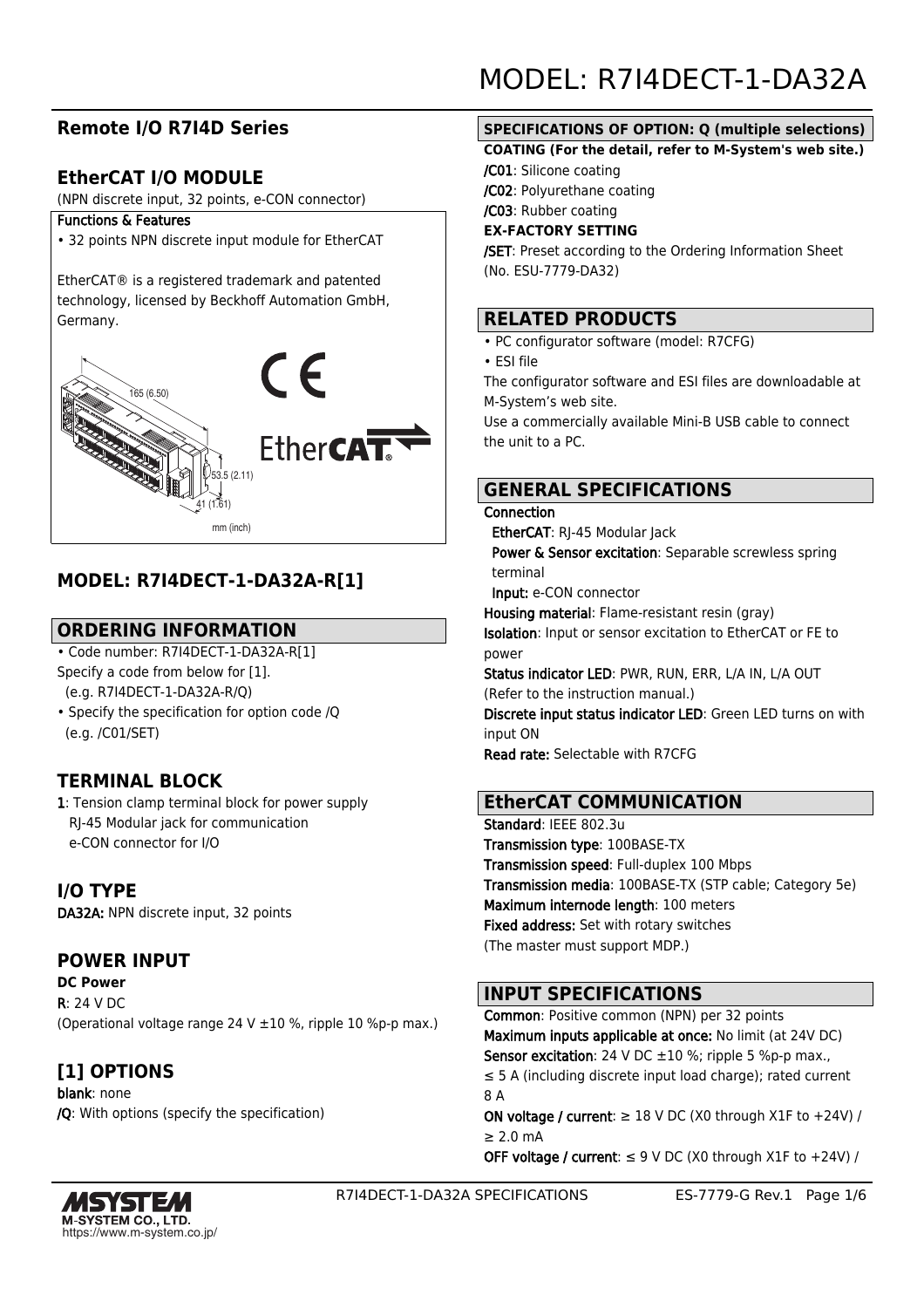≤ 1.0 mA Input current:  $\leq 3.0$  mA per point at 24 V DC Input resistance: Approx. 8.6 kΩ ON delay:  $\leq 0.5$  msec. OFF delay:  $\leq 0.5$  msec.

#### **INSTALLATION**

Current consumption: Approx. 50 mA (rated current 8 A) Operating temperature: -10 to +55°C (14 to 131°F) **Storage temperature:** -20 to  $+65^{\circ}$ C (-4 to  $+149^{\circ}$ F) Operating humidity: 30 to 90 %RH (non-condensing) Atmosphere: No corrosive gas or heavy dust Mounting: Surface or DIN rail (35 mm rail) Weight: 180 g (0.40 lb)

#### **PERFORMANCE**

Insulation resistance: ≥ 100 MΩ with 500 V DC Dielectric strength: 1500 V AC @ 1 minute (input or sensor excitation to EtherCAT or FE to power)

### **STANDARDS & APPROVALS**

EU conformity: EMC Directive EMI EN 61000-6-4 EMS EN 61000-6-2 RoHS Directive

## **PC CONFIGURATOR**

The following parameters can be set with using PC Configurator Software (model: R7CFG) Refer to the users manual for the R7CFG for detailed operation of the software program.

#### ■ **CHANNEL BATCH SETTING**

| <b>PARAMETER</b> | <b>SETTING RANGE</b>  | <b>DEFAULT</b> |
|------------------|-----------------------|----------------|
| Read cycle       | $1$ msec., $5$ msec., | 10 msec.       |
|                  | 10 msec., 20 msec.,   |                |
|                  | 50 msec., 70 msec.,   |                |
|                  | 100 msec., 200 msec.  |                |

## **EXTERNAL VIEW**



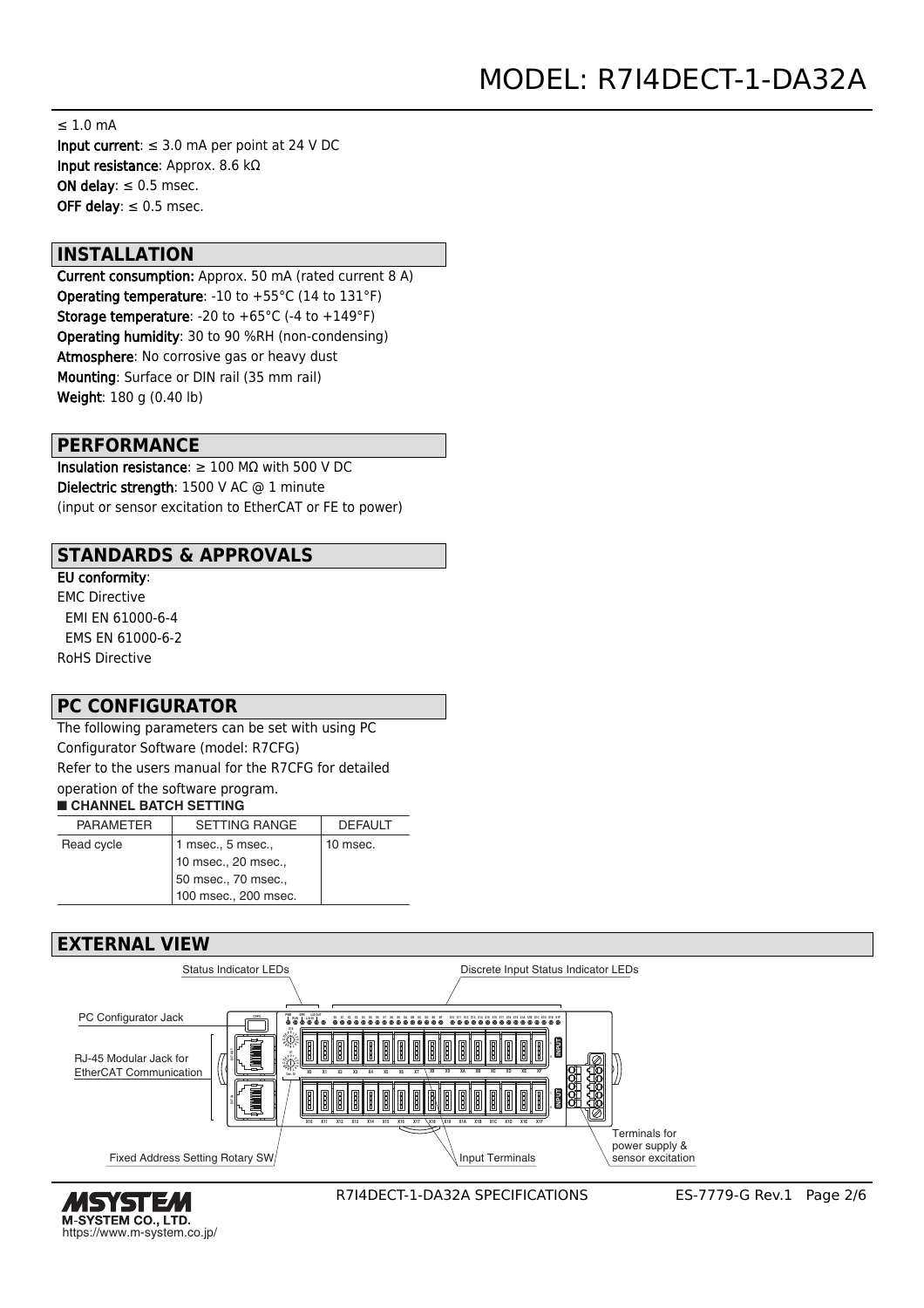## **TERMINAL ASSIGNMENTS**

#### **■ INPUT TERMINAL ASSIGNMENT**

#### • **e-CON connector**

**Recommended cable connector**: 37104-( )-000FL (3M Company) (The cable connector is not included in the package.

Specify wire size instead of ( ); refer to the specifications of the product.)



| PIN            |                | ID             | <b>FUNCTION</b> | PIN            |                         | ID             | <b>FUNCTION</b> |
|----------------|----------------|----------------|-----------------|----------------|-------------------------|----------------|-----------------|
| No.            |                |                | No.             |                |                         |                |                 |
| X <sub>0</sub> | 1              | $+24V$         | 24V DC          | X <sub>8</sub> | 1                       | $+24V$         | 24V DC          |
|                | 2              | <b>NC</b>      | Unused          |                | 2                       | <b>NC</b>      | Unused          |
|                | 3              | <b>GND</b>     | 0V              |                | 3                       | <b>GND</b>     | 0V              |
|                | $\overline{4}$ | X <sub>0</sub> | Intput 0        |                | 4                       | X <sub>8</sub> | Input 8         |
| X1             | 1              | $+24V$         | <b>24V DC</b>   | X9             | $\mathbf{1}$            | $+24V$         | <b>24V DC</b>   |
|                | $\overline{c}$ | <b>NC</b>      | Unused          |                | 2                       | <b>NC</b>      | Unused          |
|                | 3              | <b>GND</b>     | 0V              |                | 3                       | <b>GND</b>     | 0V              |
|                | $\overline{4}$ | X1             | Input 1         |                | 4                       | X9             | Input 9         |
| X2             | 1              | $+24V$         | <b>24V DC</b>   | XA             | $\mathbf{1}$            | $+24V$         | <b>24V DC</b>   |
|                | $\overline{2}$ | <b>NC</b>      | Unused          |                | $\overline{2}$          | <b>NC</b>      | Unused          |
|                | 3              | <b>GND</b>     | 0V              |                | 3                       | <b>GND</b>     | 0V              |
|                | $\overline{4}$ | X <sub>2</sub> | Input 2         |                | 4                       | XA             | Input 10        |
| X <sub>3</sub> | 1              | $+24V$         | <b>24V DC</b>   | <b>XB</b>      | 1                       | $+24V$         | <b>24V DC</b>   |
|                | $\overline{2}$ | <b>NC</b>      | Unused          |                | $\overline{2}$          | <b>NC</b>      | Unused          |
|                | 3              | <b>GND</b>     | 0V              |                | 3                       | <b>GND</b>     | 0V              |
|                | $\overline{4}$ | X <sub>3</sub> | Input 3         |                | 4                       | <b>XB</b>      | Input 11        |
| X4             | $\mathbf{1}$   | $+24V$         | 24V DC          | <b>XC</b>      | 1                       | $+24V$         | 24V DC          |
|                | $\overline{2}$ | <b>NC</b>      | Unused          |                | $\overline{c}$          | <b>NC</b>      | Unused          |
|                | 3              | <b>GND</b>     | 0V              |                | 3                       | <b>GND</b>     | 0V              |
|                | $\overline{4}$ | X4             | Input 4         |                | 4                       | <b>XC</b>      | Input 12        |
| X <sub>5</sub> | $\mathbf{1}$   | $+24V$         | <b>24V DC</b>   | <b>XD</b>      | 1                       | $+24V$         | <b>24V DC</b>   |
|                | $\overline{2}$ | <b>NC</b>      | Unused          |                | $\overline{2}$          | <b>NC</b>      | Unused          |
|                | 3              | <b>GND</b>     | 0V              |                | 3                       | <b>GND</b>     | 0V              |
|                | $\overline{4}$ | X <sub>5</sub> | Input 5         |                | 4                       | <b>XD</b>      | Input 13        |
| X <sub>6</sub> | 1              | $+24V$         | 24V DC          | <b>XE</b>      | 1                       | $+24V$         | <b>24V DC</b>   |
|                | $\overline{2}$ | <b>NC</b>      | Unused          |                | 2                       | <b>NC</b>      | Unused          |
|                | 3              | <b>GND</b>     | 0V              |                | 3                       | <b>GND</b>     | 0V              |
|                | $\overline{4}$ | X <sub>6</sub> | Input 6         |                | 4                       | XE             | Input 14        |
| <b>X7</b>      | 1              | $+24V$         | 24V DC          | <b>XF</b>      | 1                       | $+24V$         | 24V DC          |
|                | $\overline{c}$ | <b>NC</b>      | Unused          |                | 2                       | <b>NC</b>      | Unused          |
|                | 3              | <b>GND</b>     | 0V              |                | 3                       | <b>GND</b>     | 0V              |
|                | $\overline{4}$ | X7             | Input 7         |                | $\overline{\mathbf{4}}$ | XF             | Input 15        |

| PIN<br>No. |                         | ID         | <b>FUNCTION</b> | PIN<br>No.       |                          | ID               | <b>FUNCTION</b> |
|------------|-------------------------|------------|-----------------|------------------|--------------------------|------------------|-----------------|
| X10        | 1                       | $+24V$     | <b>24V DC</b>   | X18              | 1                        | $+24V$           | <b>24V DC</b>   |
|            | $\overline{2}$          | <b>NC</b>  | Unused          |                  | 2                        | <b>NC</b>        | Unused          |
|            | 3                       | <b>GND</b> | 0V              |                  | 3                        | <b>GND</b>       | 0V              |
|            | 4                       | X10        | Input 16        |                  | 4                        | X18              | Input 24        |
| X11        | 1                       | $+24V$     | 24V DC          | X19              | 1                        | $+24V$           | <b>24V DC</b>   |
|            | $\overline{2}$          | <b>NC</b>  | Unused          |                  | 2                        | <b>NC</b>        | Unused          |
|            | 3                       | <b>GND</b> | 0V              |                  | 3                        | <b>GND</b>       | 0V              |
|            | 4                       | X11        | Input 17        |                  | 4                        | X19              | Input 25        |
| X12        | 1                       | $+24V$     | <b>24V DC</b>   | X1A              | 1                        | $+24V$           | <b>24V DC</b>   |
|            | $\overline{2}$          | <b>NC</b>  | Unused          |                  | $\overline{2}$           | <b>NC</b>        | Unused          |
|            | 3                       | <b>GND</b> | 0V              |                  | 3                        | <b>GND</b>       | 0V              |
|            | 4                       | X12        | Input 18        |                  | 4                        | X <sub>1</sub> A | Input 26        |
| X13        | $\mathbf{1}$            | $+24V$     | <b>24V DC</b>   | X1B              | $\mathbf{1}$             | $+24V$           | <b>24V DC</b>   |
|            | 2                       | <b>NC</b>  | Unused          |                  | 2                        | <b>NC</b>        | Unused          |
|            | 3                       | <b>GND</b> | 0V              |                  | 3                        | <b>GND</b>       | 0V              |
|            | $\overline{\mathbf{4}}$ | X13        | Input 19        |                  | $\overline{\mathcal{L}}$ | X1B              | Input 27        |
| X14        | 1                       | $+24V$     | 24V DC          | X1C              | 1                        | $+24V$           | <b>24V DC</b>   |
|            | $\overline{2}$          | <b>NC</b>  | Unused          |                  | 2                        | <b>NC</b>        | Unused          |
|            | 3                       | <b>GND</b> | 0V              |                  | 3                        | <b>GND</b>       | 0V              |
|            | 4                       | X14        | Input 20        |                  | 4                        | X1C              | Input 28        |
| X15        | 1                       | $+24V$     | 24V DC          | X <sub>1</sub> D | 1                        | $+24V$           | <b>24V DC</b>   |
|            | $\overline{c}$          | <b>NC</b>  | Unused          |                  | 2                        | <b>NC</b>        | Unused          |
|            | 3                       | <b>GND</b> | 0V              |                  | 3                        | <b>GND</b>       | 0V              |
|            | 4                       | X15        | Input 21        |                  | 4                        | X <sub>1</sub> D | Input 29        |
| X16        | 1                       | $+24V$     | 24V DC          | X <sub>1</sub> E | 1                        | $+24V$           | 24V DC          |
|            | $\overline{2}$          | <b>NC</b>  | Unused          |                  | 2                        | <b>NC</b>        | Unused          |
|            | 3                       | <b>GND</b> | 0V              |                  | 3                        | <b>GND</b>       | 0V              |
|            | 4                       | X16        | Input 22        |                  | 4                        | X1E              | Input 30        |
| X17        | 1                       | $+24V$     | <b>24V DC</b>   | X <sub>1</sub> F | 1                        | $+24V$           | <b>24V DC</b>   |
|            | 2                       | <b>NC</b>  | Unused          |                  | 2                        | <b>NC</b>        | Unused          |
|            | 3                       | <b>GND</b> | 0V              |                  | 3                        | <b>GND</b>       | 0V              |
|            | 4                       | X17        | Input 23        |                  | $\overline{\mathcal{L}}$ | X <sub>1</sub> F | Input 31        |

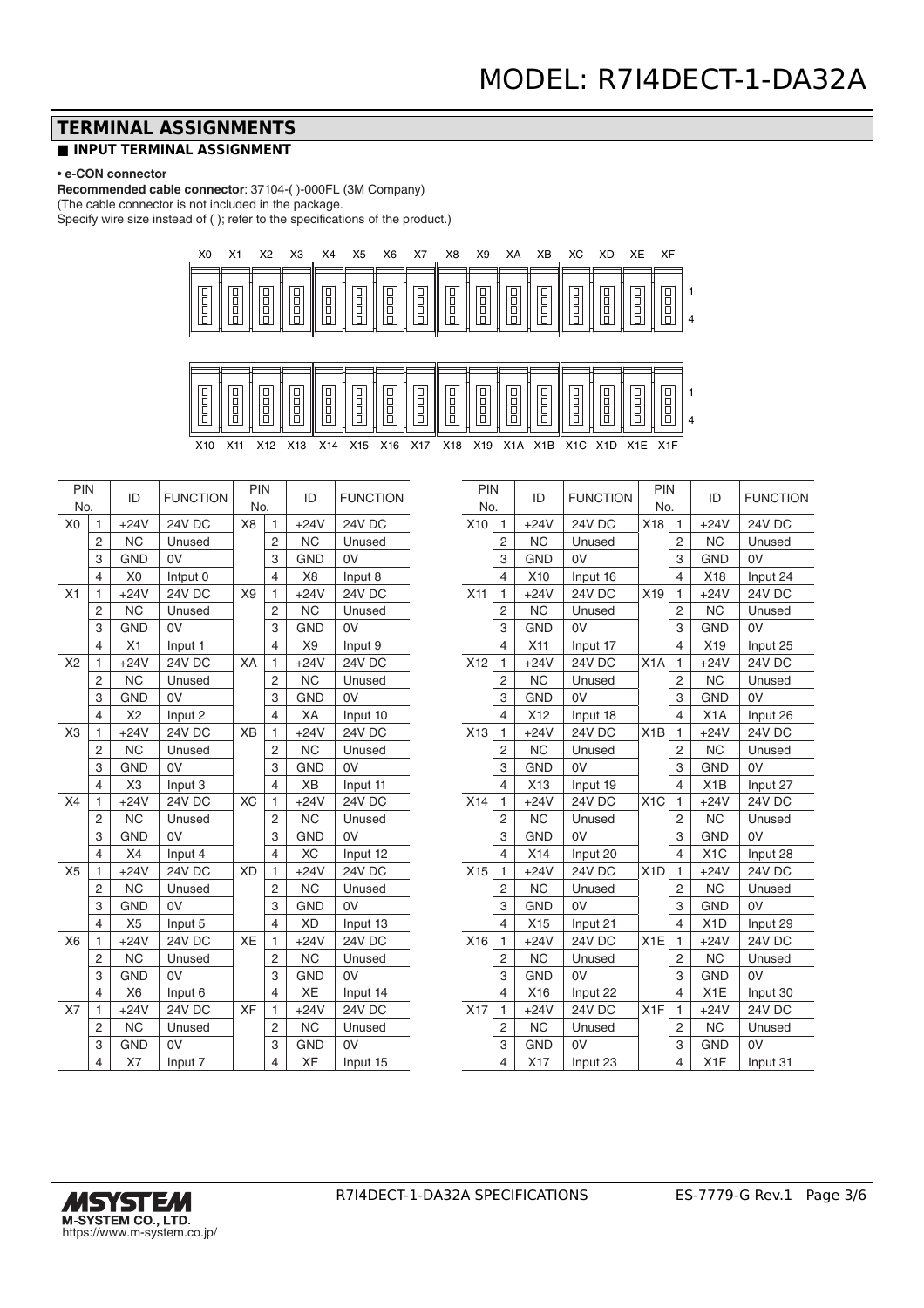#### ■ **POWER SUPPLY, SENSOR EXCITATION**

**Cable connector**: TFMC1,5 / 5–STF–3,5

 (Phoenix Contact) (included in the package) Applicable wire size: 0.2 - 1.5 mm<sup>2</sup>; stripped length 10 mm

#### **Recommended solderless terminal**

• AI0,25−10YE 0.25 mm2 (Phoenix Contact)

- AI0,34−10TQ 0.34 mm2 (Phoenix Contact)
- AI0,5−10WH 0.5 mm2 (Phoenix Contact)
- AI0,75−10GY 0.75 mm2 (Phoenix Contact)
- A1−10 1.0 mm2 (Phoenix Contact) • A1,5−10 1.5 mm2 (Phoenix Contact)

| $\frac{2}{3}$<br>+<br>5 |  |
|-------------------------|--|
|                         |  |

| $1.$ PWR+ | Power Supply        |
|-----------|---------------------|
| 2. PWR-   | <b>Power Supply</b> |

- 3. FE Functional earth
- 4. SNSR.EXC+ Sensor excitation
- 5. SNSR.EXC– Sensor excitation

Note: The numbers marked on the connector have no relationship to the pin number of the unit. Wire according to the instruction manual of the unit.

#### **RESPONSE TIME**

• Input module

Response time is time from when a step (0 to 100%) input signal is applied to the input module (slave) until when output from its communication CPU reaches 90% of the final value.

T<sub>COM</sub>: EtherCAT communication cycle set by the host device (master)

(The cycle is determined in accordance with the system configuration and settings.)

T<sub>INP</sub>: Input module response time  $\leq$  Delay time of input circuit (Ta) + read cycle (Tb) + Input internal processing time (Tc) (Communication cycle x 2)

ex.) When EtherCAT communication cycle: 1 msec.,

Input module response time (T<sub>NP</sub>): Delay time of input circuit (0.5 msec.) + Read time (1 msec.) + Input internal processing time  $(1 \text{ msec. x } 2) = 3.5 \text{ [msec.]}$ 



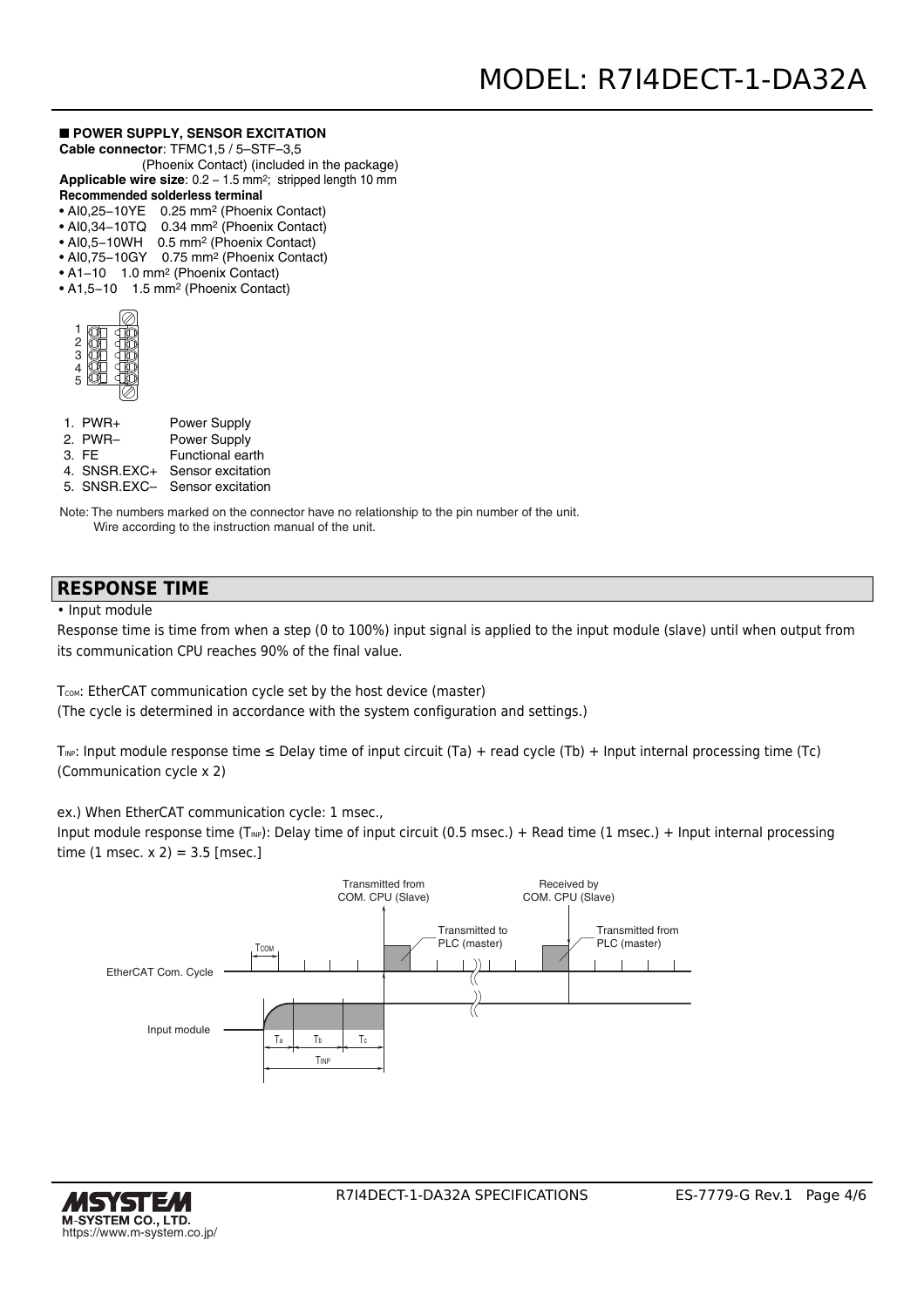# **I/O DATA DESCRIPTIONS**







0: OFF 1: ON

# **EXTERNAL DIMENSIONS unit: mm [inch]**



# **MOUNTING REQUIREMENTS unit: mm [inch]**